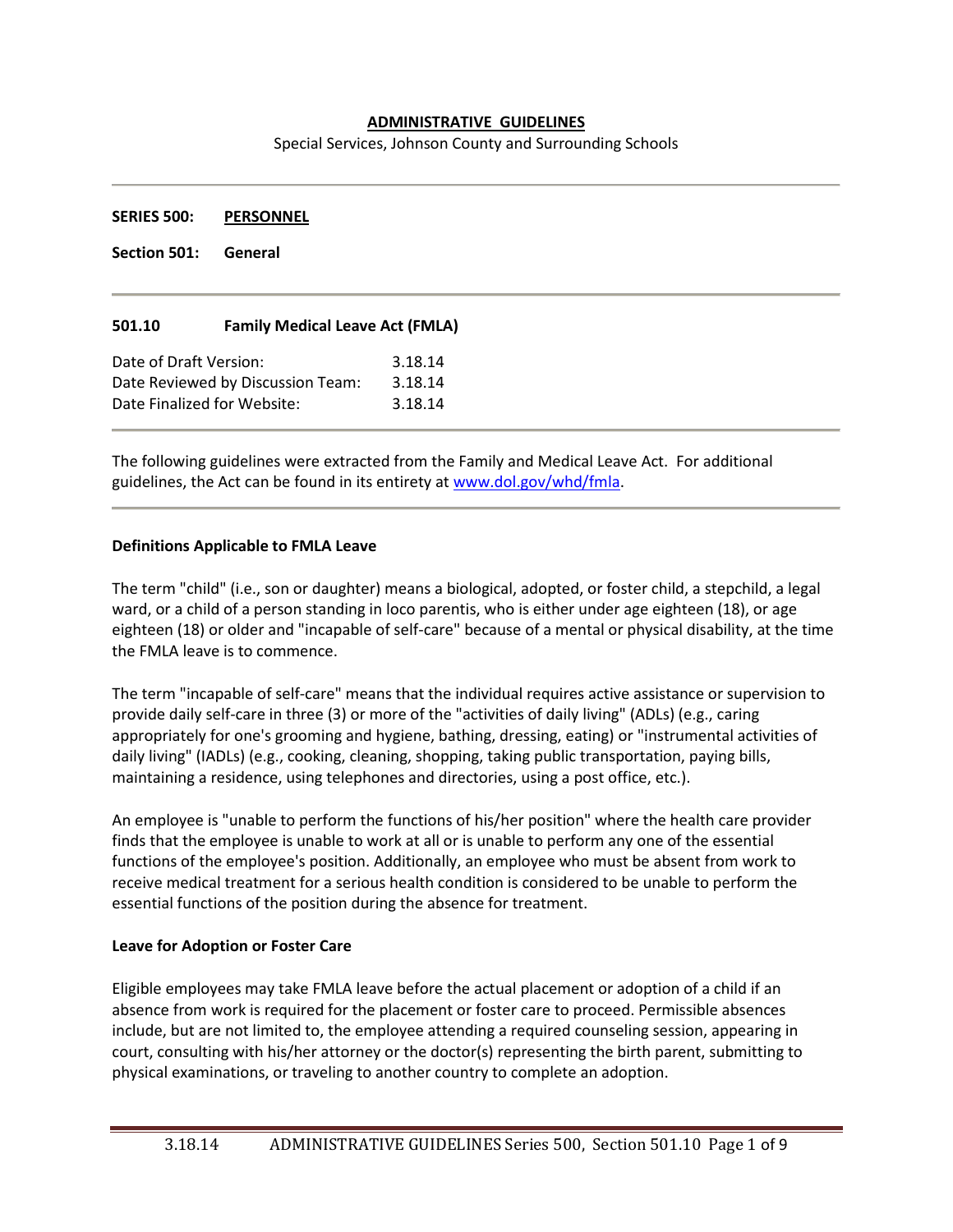#### **Military Family Leave Entitlements**

#### A. **Military Caregiver Leave**

Eligible employees may take up to twenty-six (26) weeks of unpaid FMLA leave, in a "single 12-month period," to care for a covered service member with a serious injury or illness. The "single 12-month period" begins on the first day the eligible employee takes Military Caregiver Leave and ends twelve (12) months after that date. If the employee does not use his/her entire twenty-six (26) work weeks leave entitlement during the "single 12-month period" of leave, the remaining work weeks of leave are forfeited.

For purposes of Military Caregiver Leave, the covered service member may be a (1) member of the Armed Forces (including a member of the National Guard or Reserves) who is undergoing medical treatment, recuperation, or therapy, is otherwise in outpatient status, or is otherwise on the temporary disability retired list, for a serious injury or illness or (2) a veteran who is undergoing medical treatment, recuperation, or therapy, for a serious injury or illness and who was a member of the Armed Forces (including a member of the National Guard or Reserves) at any time during the period of five (5) years preceding the date on which the veteran undergoes that medical treatment, recuperation, or therapy. Serious injury or illness for purposes of Military Caregiver Leave is defined as an injury or illness incurred by a covered service member in the line of duty on active duty in the Armed Forces (or existed before the beginning of the covered service member's active duty and was aggravated by service in the line of duty on active duty in the Armed Forces) and that may render the service member medically unfit to perform the duties of his/her office, grade, rank, or rating. In the case of a veteran the injury or illness could have manifested itself before or after the member became a veteran.

The term "son or daughter of a covered service member" means a covered service member's biological, adopted, or foster child, stepchild, legal ward, or child for whom the service member stood in loco parentis, and who is of any age. Similarly, the term "parent of a covered service member" means a covered service member's biological, adoptive, step or foster father or mother, or any other individual who stood in loco parentis to the covered service member. (The term does not include parents "in-law.")

The term "next of kin" means the service member's nearest blood relative, other than the covered service member's spouse, parent, son, or daughter, in the following order of priority: blood relatives who have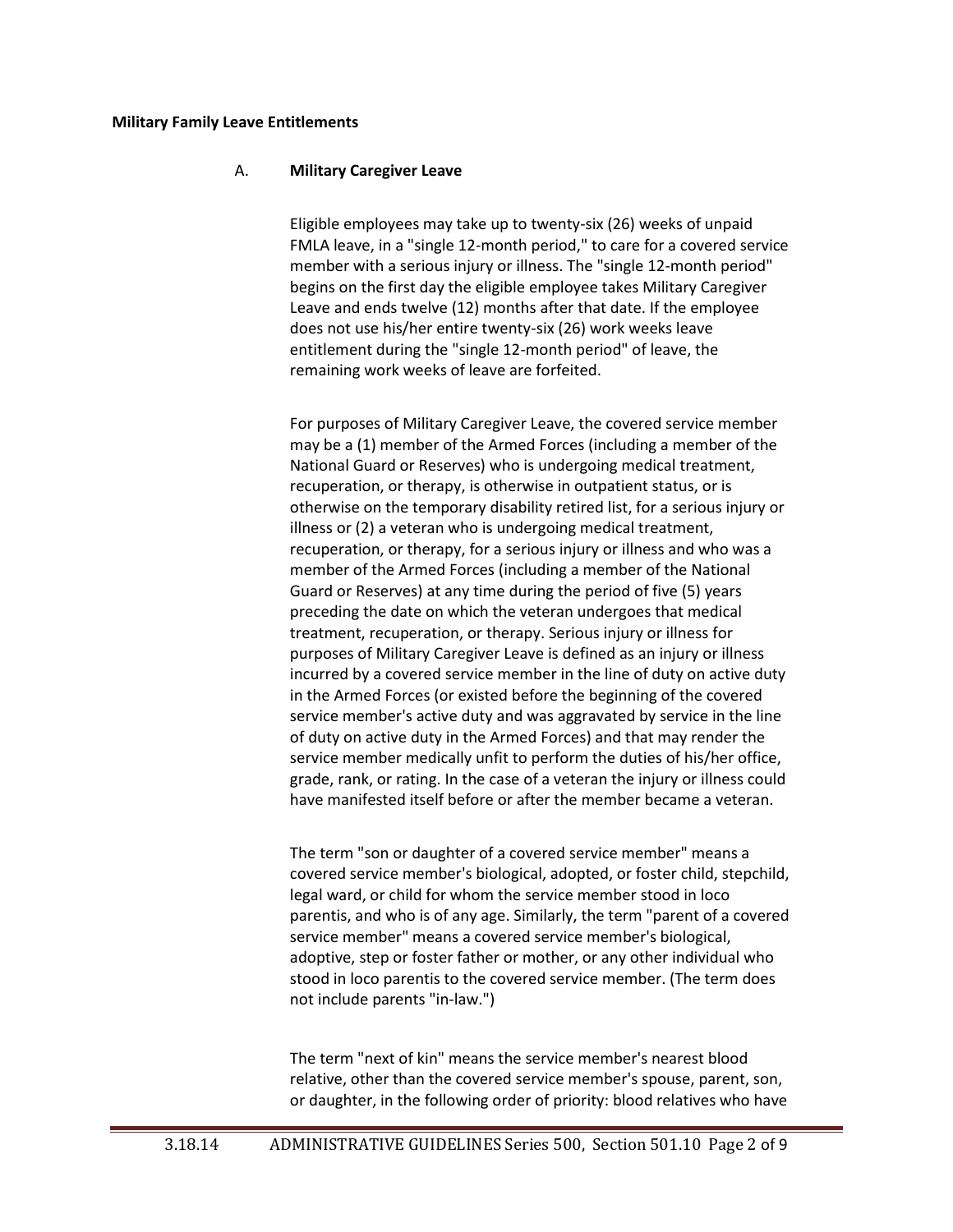been granted legal custody of the service member by court decree or statutory provisions; brothers and sisters; grandparents; aunts and uncles; and first cousins; unless the covered service member has specifically designated in writing another blood relative as his/her nearest blood relative for purposes of Military Caregiver Leave under the FMLA, in which case the designated individual shall be deemed to be the covered service member's next of kin. All family members sharing the closest level of familial relationship to the covered service member are considered the covered service member's next of kin, unless the covered service member has specifically designated an individual as his/her next of kin for Military Caregiver Leave purposes. While an eligible employee may care for more than one (1) seriously injured or ill covered service member at the same time, the employee may not take more than twenty-six (26) work weeks of leave during each "single 12-month period."

Military Caregiver Leave is a "per-service member, per-injury" entitlement. Therefore, an eligible employee may take twenty-six (26) work weeks of leave to care for one (1) covered service member in a "single 12-month period," and then take another twenty-six (26) work weeks of leave in a different "single 12-month period" to care for another covered service member or to care for the same service member with a subsequent serious injury or illness (e.g., if the service member is returned to active duty and suffers another injury). Additionally, an eligible employee could take FMLA leave, after the end of the "single 12-month period" for Military Caregiver Leave, to care for a covered service member if the member is a qualifying family member under non-military FMLA and s/he has a serious health condition.

### B. **Qualifying Exigency Leave**

Eligible employees may take up to twelve (12) weeks of unpaid FMLA leave for any of the following qualifying exigencies that are related to the fact that the employee's spouse, son, daughter or parent is on covered active duty, or has been notified of an impending call or order to covered active duty in the Armed Forces:

- 1. Issues arising from a qualifying family member's **short-notice deployment** (i.e., deployment on seven (7) or less calendar days of notice) for a period of seven (7) days from the date of notification.
- 2. **Military events and related activities**, such as official ceremonies, programs, or events sponsored by the military, **or**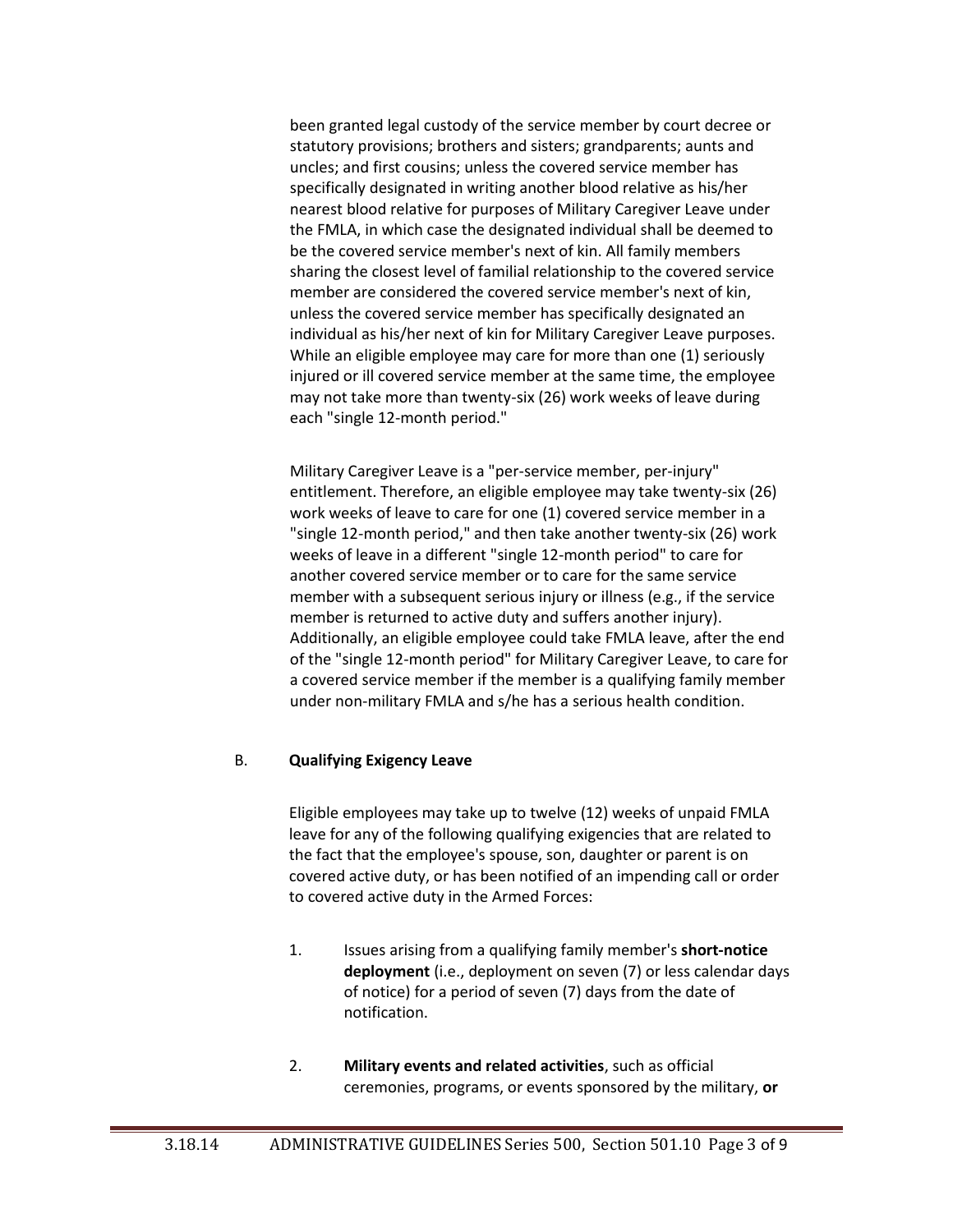family support or assistance programs and informational briefings sponsored or promoted by the military, military service organizations, or the American Red Cross related to a qualifying family member's covered active duty or call to covered active duty status.

- 3. Certain **childcare and related activities** arising from a qualifying family member's covered active duty or call to covered active duty status, such as arranging for alternative childcare, providing childcare on a non-routine, urgent, immediate need basis, enrolling or transferring a child in a new school or day care facility, and attending certain meetings at a school or a day care facility if they are necessary due to circumstances arising from the active duty or call to active duty of the covered military member (this does not include providing child care on a routine, regular or everyday basis).
- 4. Making or updating **financial and legal arrangements** to address a qualifying family member's absence (e.g., preparing and executing financial and healthcare power of attorney, transferring bank account signature authority, enrolling in the Defense Enrollment Eligibility Reporting System, obtaining military identification cards, or preparing or updating a will or living trust).
- 5. Attending **counseling** provided by someone other than a healthcare provider for oneself, the qualifying family member, or the child of the qualifying family member, the need for which arises from the qualifying family member's covered active duty or call to covered active duty status.
- 6. Taking up to **five (5)** days of leave to spend time with a qualifying family member who is on short-term, temporary, **rest and recuperation** leave during the deployment.
- 7. Attending to certain **post-deployment activities**, including attending arrival ceremonies, reintegration briefings and events, and other official ceremonies or programs sponsored by the military for a period of ninety (90) days following the termination of the qualifying family member's covered active duty status, and addressing issues arising from the death of a qualifying family member.
- 8. Any other event that the employee and the Board agree is a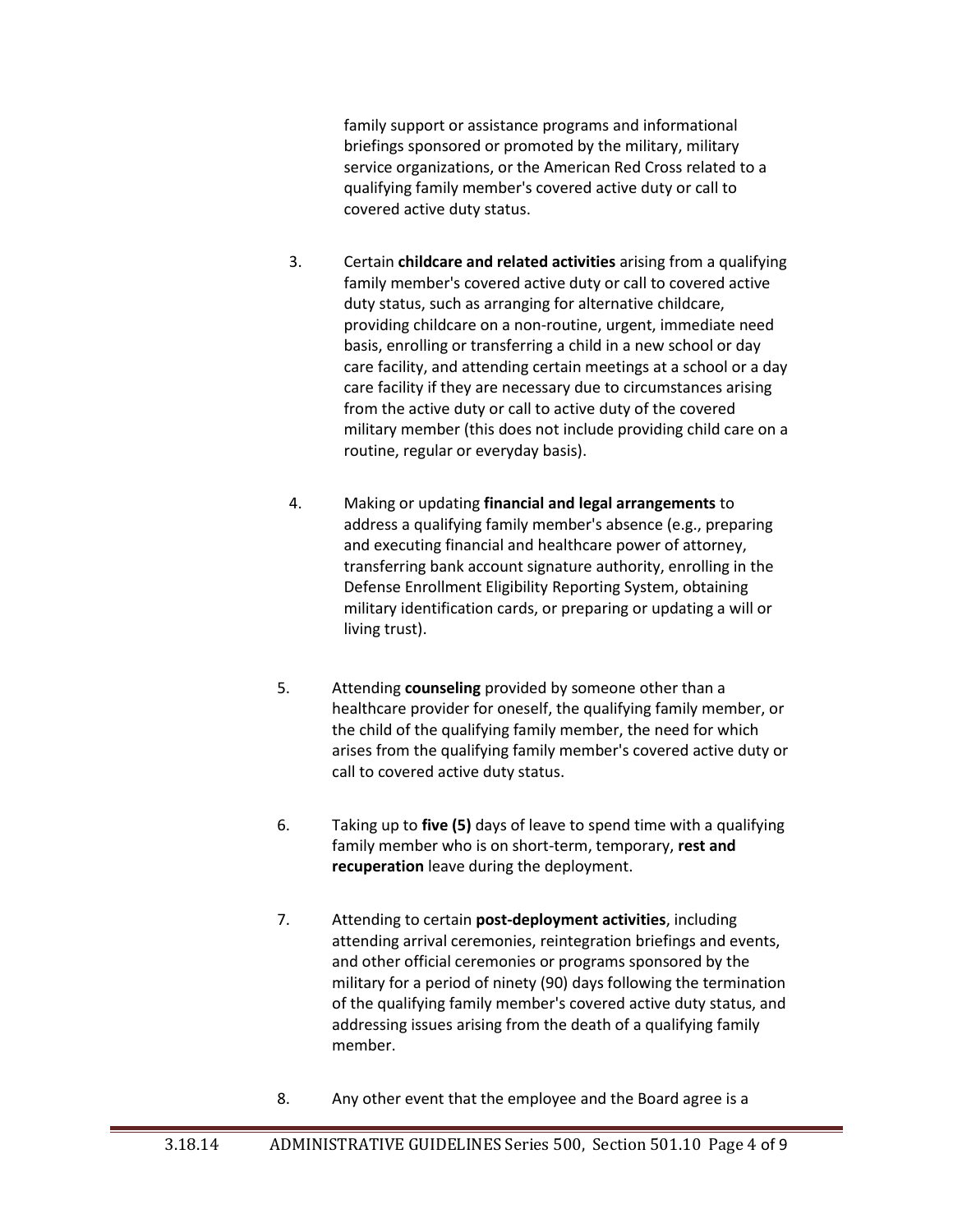qualifying exigency.

The term "qualifying family member" for purposes of Qualified Exigency Leave means a staff member's spouse, son, daughter or parent.

The term "covered active duty" for purposes of Qualified Exigency Leave means duty during deployment with the Armed Forces to a foreign country.

The term "son or daughter" means the employee's biological, adopted, or foster child, stepchild, legal ward, or child for whom the employee stood in loco parentis, who is on covered active duty or call to covered active duty status, and who is of any age. Similarly, the term "parent" means a biological, adoptive, step, or foster father or mother, or any other individual who stood in loco parentis to the employee when the employee was a son or daughter. (The term does not include parents "inlaw.")

## **Eligible Employees**

Only eligible employees are entitled to take FMLA leave. An **eligible employee** is one who:

- Works for a covered employer;
- Has worked for the employer for at least 12 months
- Has at least 1,250 hours of service for the employer during the 12 month period immediately preceding the leave; and
- Works at a location where the employer has at least 50 employees within 75 miles.

The 12 months of employment do not have to be consecutive. That means any time previously worked for the same employer (including seasonal work) could, in most cases, be used to meet the 12-month requirement. If the employee has a break in service that lasts seven years or more, the time worked prior to the break will not count unless the break is due to service covered by the Uniformed Services Employment and Reemployment Rights Act (USERRA), or there is a written agreement, including a collective bargaining agreement, outlining the employer's intention to rehire the employee afte the break in service.

## **Employee Request for FMLA Leave**

While eligible employees are not required to expressly request unpaid FMLA leave, it is requested that eligible employees who seek an unpaid FMLA leave for any of the approved reasons complete and submit to the Executive Director a written request for FMLA leave using the following three (3) forms:

- 1) WH-380-E (Certification of Health Care Provider for Employee's Serious Health Condition
- 2) Family Medical Leave Act Request for Leave Form
- 3) Notice to Employees Regarding Request for Family and Medical Leave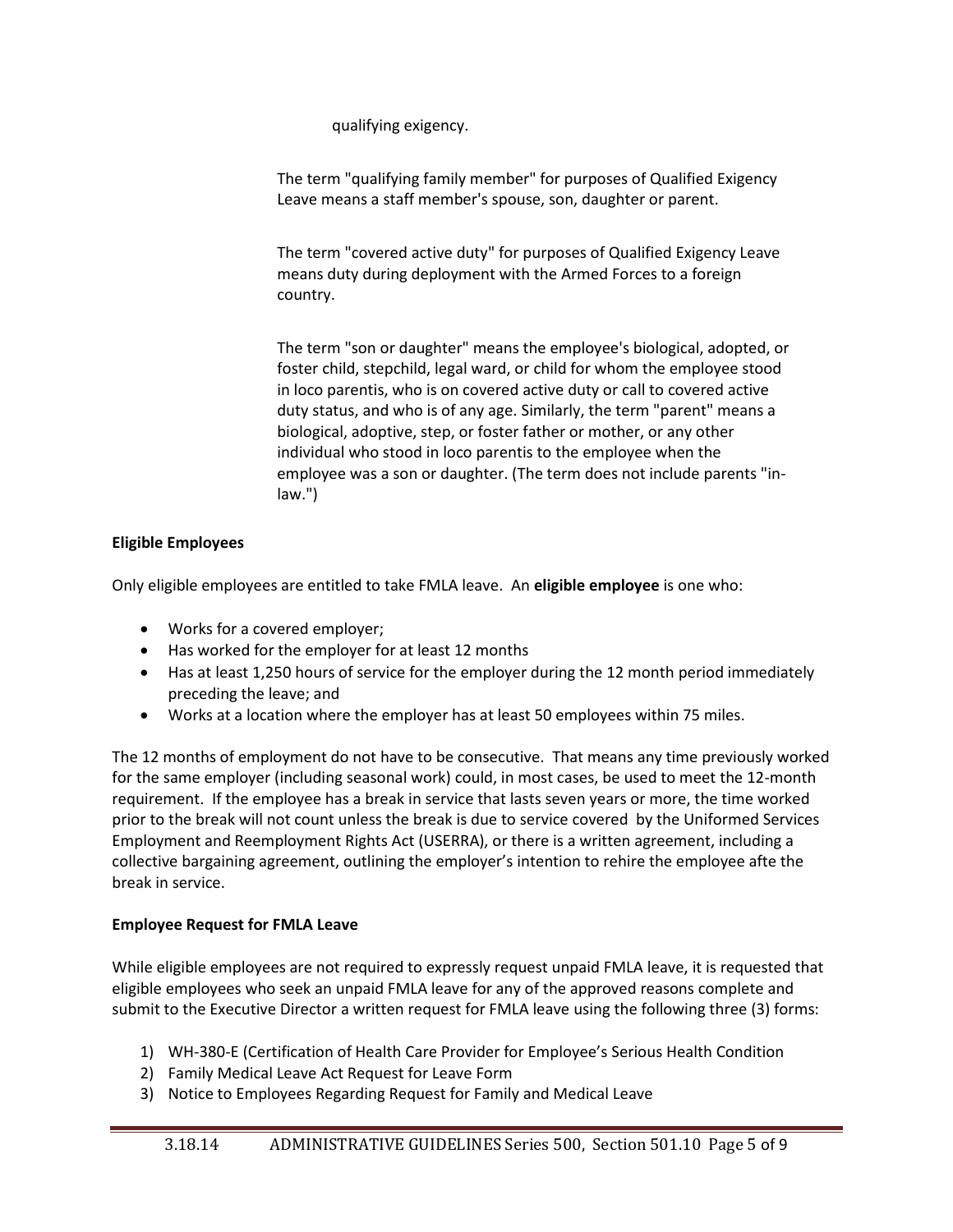Employees who take leave for the employee's own serious health condition, prior to returning to work, must submit to the Executive Director a "Fitness-for-Duty Certification". Again, the employee will need to have executed and provided to his/her Health Care Provider a HIPAA-compliant form.

Eligible employees who apply for FMLA leave for Qualifying Exigency Leave must submit DOL Form WH-384; "Certification of Qualifying Exigency for Military Family Leave". Specifically, the first time the employee requests Qualifying Exigency Leave, the employee must provide a copy of the qualifying family member's covered active duty orders or other documentation issued by the military that indicates that the qualifying family member is on covered active duty or call to covered active duty status, and the dates of the qualifying family member's covered active duty service. Additionally, each time that the employee requests leave for one of the above-listed qualifying exigencies, the employee must certify the exigency necessitating leave. Such certification supporting leave for a qualifying exigency includes:

- appropriate facts supporting the need for leave, including any available written documentation supporting the request;
- the date on which the qualifying exigency commenced or will commence and the end date;
- where leave will be needed on an intermittent basis, the frequency and duration of the qualifying exigency; and
- appropriate contact information if the exigency involves meeting with a third party.

Employees are advised that if the qualifying exigency involves a meeting with a third party, the Executive Director may verify the schedule and purpose of the meeting with the third party. Also, the Executive Director may contact the appropriate unit of the Department of Defense to confirm that the qualifying family member is on covered active duty or call to covered active duty status.

All of the certifications identified above must be submitted by the employee within fifteen (15) calendar days after the Cooperative provides the employee with the applicable DOL Form unless it is not practicable under the particular circumstances to do so despite the employee's diligent, good faith efforts.

## **Light Duty**

Time spent performing "light duty" work does not count against an employee's FMLA leave entitlement.

## **Cooperative Notices to Employee**

WH-Forms are available on the U.S. Department of Labor Website: [www.dol.gov](http://www.dol.gov/)

SSJCSS Forms may be requested by calling the SSJCSS Human Resources Office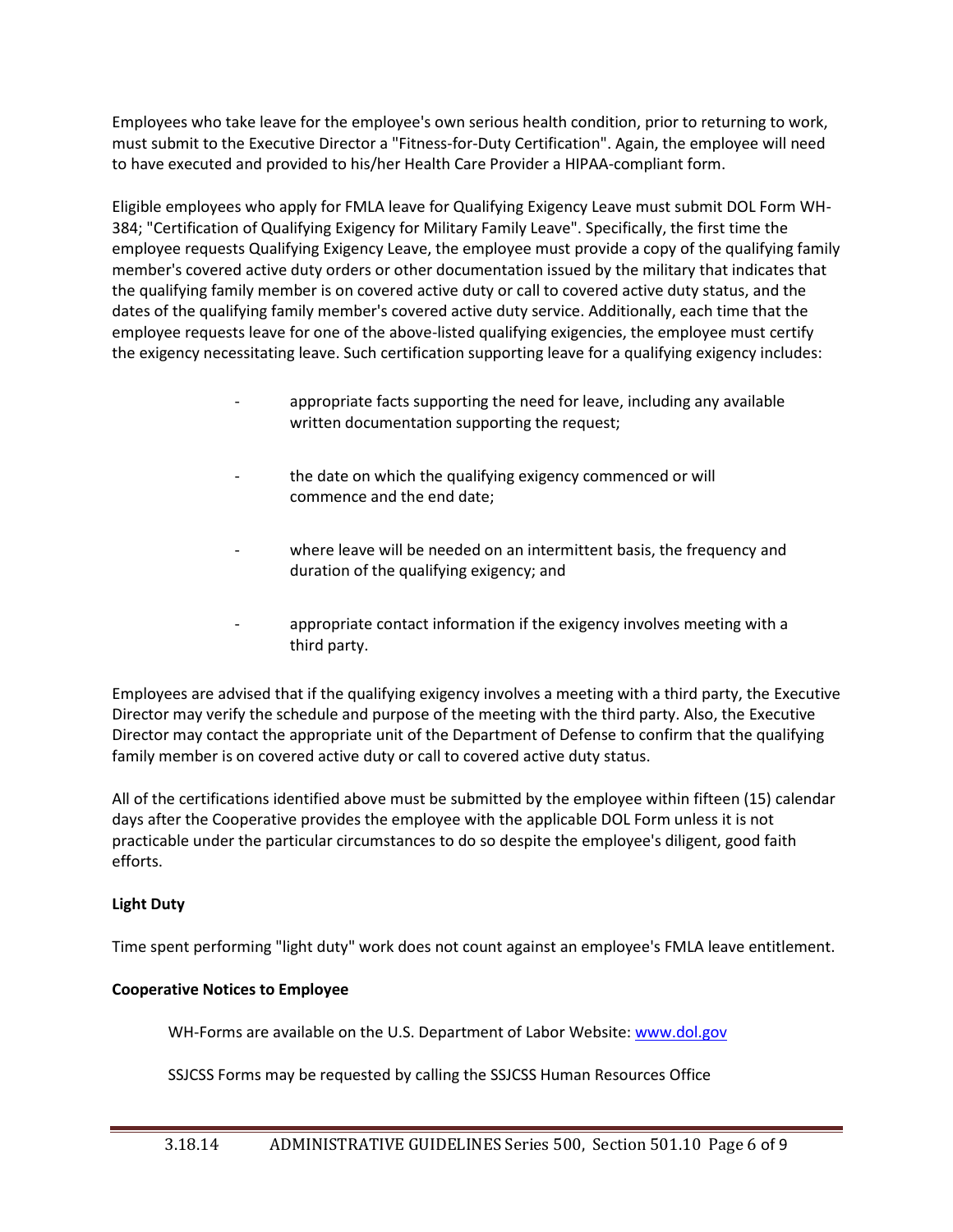If the information included in the Employees Rights and Responsibilities Notice changes, the Executive Director will inform the employee of such changes within five (5) business days of receipt of the employee's first notice of the need for FMLA leave subsequent to any change. The Human Resources Specialist is charged with responsively answering questions from employees concerning their rights and responsibilities.

If it is not possible to provide the number of hours, days or weeks that will be counted as FMLA leave (e.g., where the leave will be unscheduled), the Executive Director will provide this information upon request by the employee, but no more often than every thirty (30) days and only if leave was taken during the period. The notice of the amount of leave counted against the employee's FMLA entitlement may be oral or in writing. If such notice is oral, it shall be confirmed in writing, no later than the following payday that is at least one (1) week after the oral notice. Such notice may be in any form, including a notation on the employee's pay stub.

# **FMLA Leave and Mandatory Overtime**

Employees with proper medical certification may use FMLA leave in lieu of working required overtime hours. Thus, hours that an employee would have been required to work but for the taking of FMLA leave will be counted against the employee's FMLA entitlement.

# **Calculating the Amount of FMLA Leave Used by an Employee**

For purposes of determining the amount of FMLA leave used by an employee, the fact that a holiday may occur within the work week taken as FMLA has no effect; the week is counted as a week of FMLA leave. If, however, the employee is using FMLA leave in increments of less than one (1) week, the holiday will not count against the employee's FMLA leave entitlement unless the employee was otherwise scheduled and expected to work during the holiday. Similarly, when an employee is not scheduled to work during winter, spring or summer vacation (i.e., during a period when some or all employees are not expected to work for one (1) or more weeks), the days the employee is not scheduled to work shall not count against the employee's FMLA leave entitlement.

When an employee takes FMLA leave on an intermittent or reduced schedule leave basis, the leave shall be accounted for by using an increment no greater than the shortest period of time that the Cooperative uses to account for use of other forms of leave provided that it is not greater than one (1) hour and provided that the employee's FMLA leave entitlement is not reduced by more than the amount of leave actually taken.

# **Maintenance of Employee Benefits**

The same group health plan benefits provided to an employee prior to taking FMLA leave shall be maintained during the FMLA leave (e.g., if family member coverage is provided to an employee, family member coverage shall be maintained during the FMLA leave). Similarly, benefit coverage during FMLA leave for medical care, surgical care, hospital care, dental care, eye care, mental health counseling, substance abuse treatment, etc., shall be maintained during leave if provided in the Cooperative's group health plan, including a supplement to a group plan.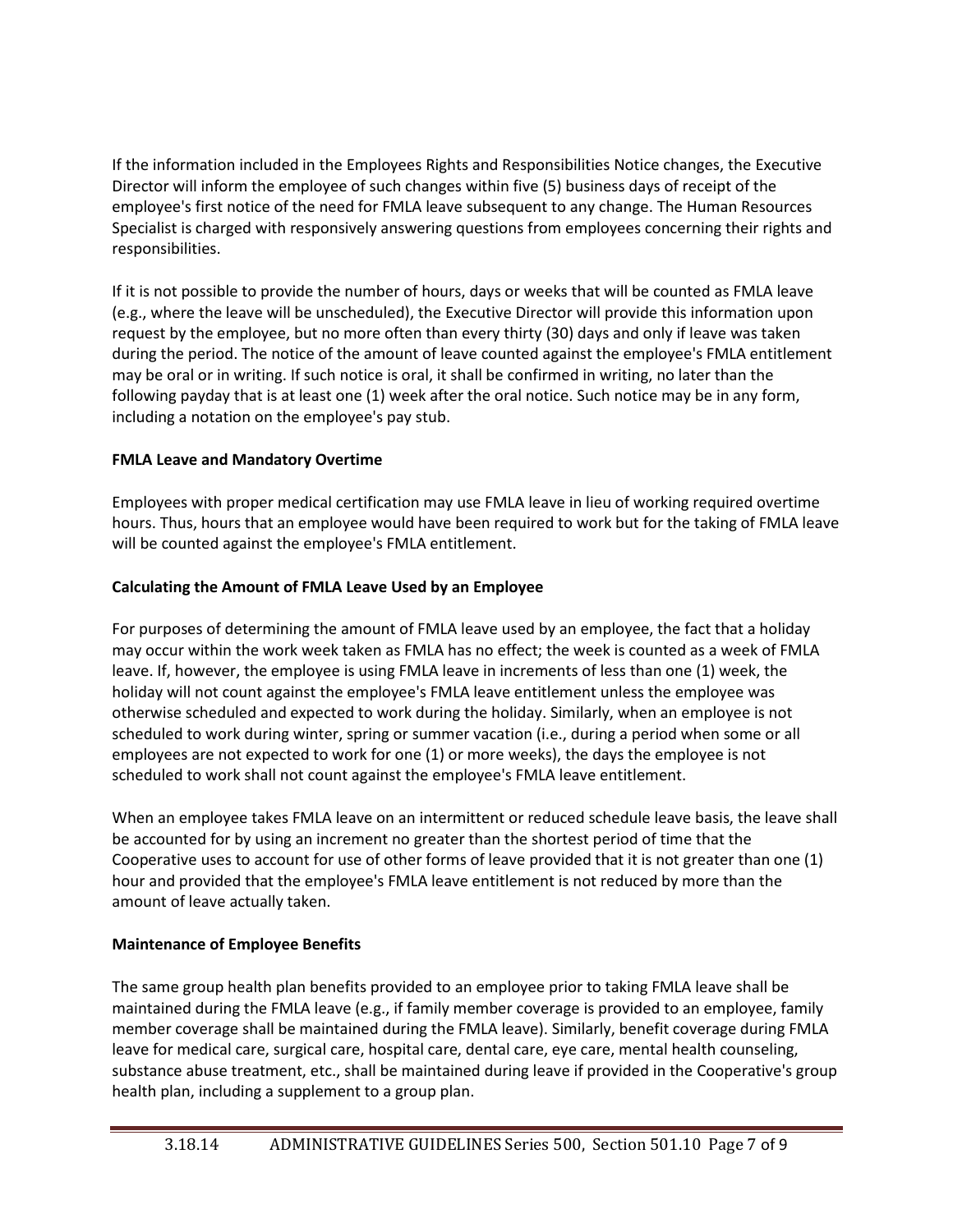If an employee chooses not to retain group health plan coverage during FMLA leave, the employee will be reinstated, upon return from leave, on the same terms as prior to taking the leave, without any qualifying period, physical examination, exclusion of pre-existing conditions, etc.

## **FMLA Recordkeeping Requirements**

The Human Resources Specialist is responsible for making, keeping, and preserving all relevant records pertaining to the Governing Board's obligations under the FMLA in accordance with the recordkeeping requirements of Section 11(c) of the Fair Labor Standards Act (FLSA) and in accordance with the final regulations applicable to the FMLA. Specifically, the Human Resources Specialist is charged with keeping/preserving the records identified below in accordance with the Cooperative's Records Retention Schedule, and under no circumstances shall said records be kept for less than three (3) years. The records shall be available for inspection, copying, and transcription by representatives of the Department of Labor upon request.

The Human Resources Specialist shall maintain records that disclose the following:

- A. Basic payroll and identifying employee data, including name, address, and occupation; rate or basis of pay and terms of compensation; daily and weekly hours worked per pay period; additions to or deductions from wages; and total compensation paid.
- B. Dates FMLA leave is taken by FMLA eligible employees (e.g., available from time records, requests for leave, etc., if so designated). Leave must be designated in records as FMLA leave; leave so designated may not include leave required under State law or a Board plan which is not also covered by FMLA.
- C. If FMLA leave is taken by eligible employees in increments of less than one (1) full day, the hours of the leave.
- D. Copies of employee notices of leave furnished to the Cooperative under FMLA, if in writing, and copies of all written notices given to employees as required under the FMLA and its implementing regulations (see 29 C.F.R. Section 825.300(b) through (c)). Copies may be maintained in employee personnel files.
- E. Any documents (including written and electronic records) describing employee benefits or employer policies and practices regarding the taking of paid and unpaid leaves.
- F. Premium payments of employee benefits.